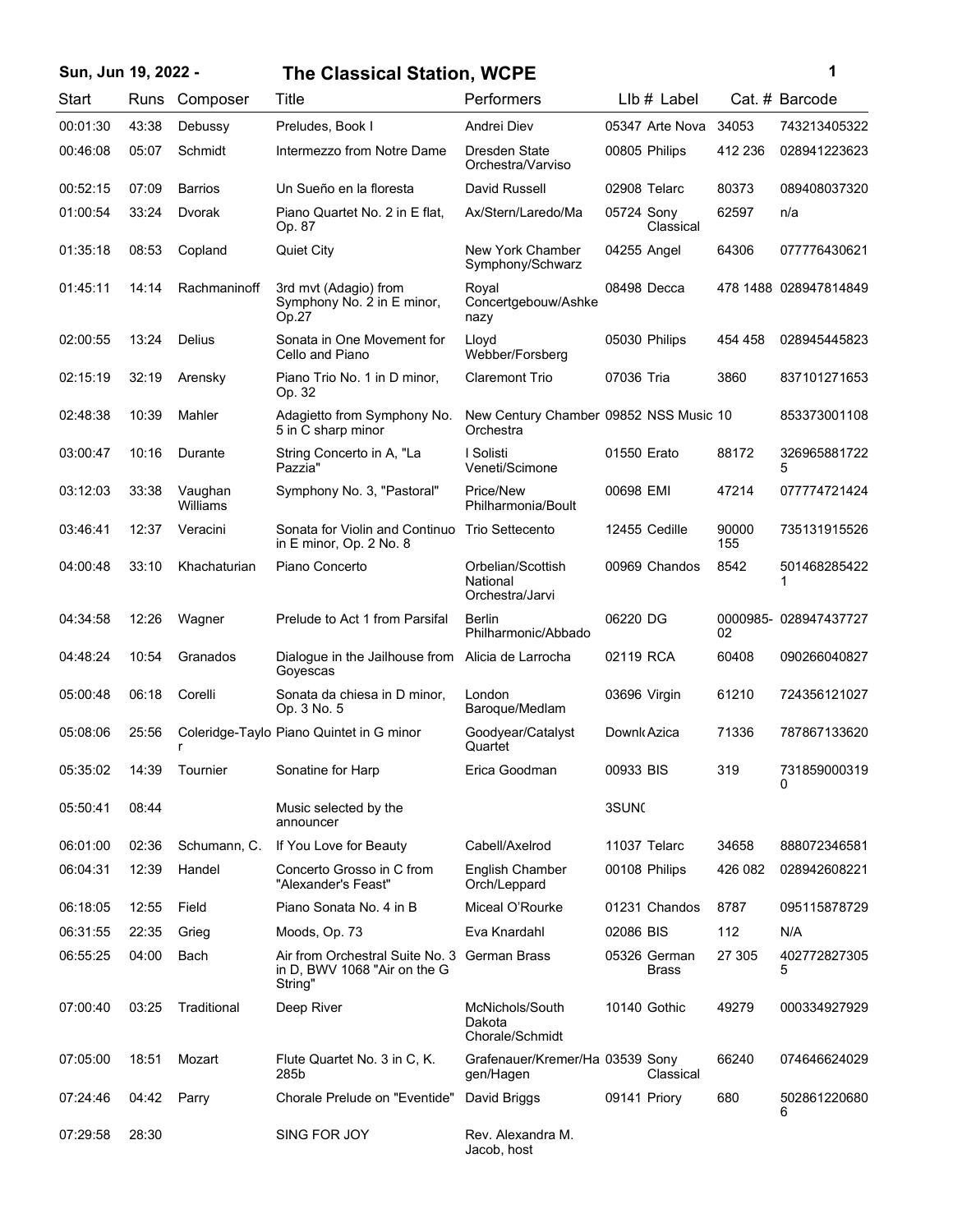| Sun, Jun 19, 2022 - |  |  |  |  |  |
|---------------------|--|--|--|--|--|
|---------------------|--|--|--|--|--|

## **Sun, Jun 19, 2022 - 2 The Classical Station, WCPE**

| Start    | Runs  | Composer          | Title                                                                                          | Performers                                                |                   | $Llb#$ Label                           |         | Cat. # Barcode             |
|----------|-------|-------------------|------------------------------------------------------------------------------------------------|-----------------------------------------------------------|-------------------|----------------------------------------|---------|----------------------------|
| 08:01:28 | 02:50 | Goss              | Praise, my soul, the King of<br>Heaven                                                         | Baker/Choir of<br>Westminster<br>Abbey/Neary              |                   | 12581 SonyTV                           | 49      | 509974913462<br>1          |
| 08:04:18 | 05:47 | Hopkins, John     | Psalm 27                                                                                       | Choir of St. Paul's<br>Cathedral,<br>London/Scott         |                   | 08908 Hyperion                         | 11002   | 034571110028               |
| 08:10:05 | 04:04 | Gesualdo          | Ave Regina coelorum                                                                            | Oxford<br>Camerata/Summerly                               | 08228 Naxos       |                                        |         | 8.550742 489103050742<br>5 |
| 08:16:39 | 05:00 | Mathias           | Let the people praise Thee, O<br>God                                                           | Lucas/Choir of St.<br>Paul's Cathedral,<br>London/Scott   |                   | 07503 Hyperion                         | 2000    | 034571120003               |
| 08:21:39 | 02:24 | Purcell           | Hear my prayer, O lord                                                                         | Chanticleer/Jennings                                      | 05928 Teldec      |                                        | 60290   | 825646029020               |
| 08:24:03 | 04:31 | Mozart            | Church Sonata in B flat, K. 212 Hurford/Amsterdam                                              | <b>Mozart Players</b>                                     |                   | 01870 London                           | 421 297 | 028942129726               |
| 08:31:04 | 01:14 |                   | GSM Commentary: Lynn Huber Lynn Huber                                                          |                                                           | <b>GSMC</b>       |                                        |         |                            |
| 08:32:18 | 05:18 | Traditional       | Come, Thou Fount of Every<br>Blessing                                                          | Mormon Tabernacle<br>Choir/Jessop/Wilberg                 | 06132 MTC         |                                        | 6313    | 783027631326               |
| 08:37:36 | 02:45 | Rutter            | Open thou mine eyes                                                                            | Atlanta Sacred<br>Chorale/Nelson                          |                   | 10549 da Chiesa<br>Sound<br>Recordings | 110     | n/a                        |
| 08:42:51 | 03:15 | Whitacre          | Lux aurumque (Light of Gold)                                                                   | Elora Festival<br>Singers/Edison                          | 08926 Naxos       |                                        |         | 8.559677 636943967720      |
| 08:46:06 | 06:39 | Haydn             | "Most beautiful appear" (Trio)<br>from The Creation                                            | Vienna Boys'<br>Choir/Vienna<br>Chorus/Marschik           |                   | 11038 Capriccio                        | 7155    | 845221071558               |
| 08:52:55 | 05:32 | Langlais          | Hymne d'Action de Grace "Te<br>Deum"                                                           | James Lancelot                                            | 02015 Priory      |                                        | 228     | N/A                        |
| 09:01:27 | 21:00 | Bach              | Cantata 39, "Brich dem<br>Hungrigen dein Brot"                                                 | Monteverdi<br>Chr/English Baroque<br>Soloists/Gardiner    |                   | 06373 Soli Deo<br>Gloria               | 101     | 843183010127               |
| 09:24:57 | 22:38 | Boyce             | Lord, thou hast been our refuge Choir St. Paul's/Parley 05232 Hyperion                         | of Instruments/Scott                                      |                   |                                        | 67009   | 034571170091               |
| 09:50:05 | 09:09 | Stanley           | Organ Concerto in B flat, Op.<br>10 No. 3                                                      | Gifford/Northern<br>Sinfonia                              | 01011 CRD         |                                        | 3409    | N/A                        |
| 10:02:14 | 26:08 | Martin            | Mass for two unaccompanied<br>choirs                                                           | The<br>Sixteen/Christophers                               | 03757 Collins     |                                        | 14672   | 502339114672<br>5          |
| 10:30:52 | 28:20 | Campra            | Te Deum                                                                                        | Gens et. al./Le Concert 11379 ADDA<br>Spirituel/Niquet    |                   |                                        | 241942  | 322926241942<br>0          |
| 11:01:02 | 29:58 | Handel            | Chandos Anthem No. 08, "O<br>come, let us sing unto the Lord" Sixteen/Christophers<br>Psalm 95 | The                                                       |                   | 01896 Chandos                          | 0505    | 09511505052                |
| 11:32:15 | 18:18 | Verdi             | Te Deum from Four Sacred<br>Pieces                                                             | Sweet/Ernst Senff<br>Choir/Berlin<br>Philharmonic/Giulini | 02533 Sony        | Classical                              | 46491   | 07464464912                |
| 11:51:48 | 07:37 |                   | Music selected by the<br>announcer                                                             |                                                           | 3SUN <sub>1</sub> |                                        |         |                            |
| 12:01:15 | 18:47 | Stamitz, K.       | Cello Concerto No. 2 in A                                                                      | Starck/Southwest<br>German Chamber<br>Orchestra/Angerer   |                   | 01885 Claves                           | 8105    | N/A                        |
| 12:21:17 | 17:45 | Elgar             | The Wand of Youth, Suite No.<br>2                                                              | Hallé Orchestra/Elder                                     | 13264 Hallé       |                                        | 7548    | 506500134155<br>7          |
| 12:40:52 | 16:08 | Granados          | Spanish Dances, Set No. 4                                                                      | Alicia de Larrocha                                        |                   | 01261 London                           | 414 557 | 028941455727               |
| 12:58:50 | 13:12 | <b>Britten</b>    | Matinees musicales, Op. 24                                                                     | National<br>Philharmonic/Bonynge                          |                   | 00466 London                           | 410 139 | 028941013927               |
| 13:13:52 | 22:36 | <b>Boccherini</b> | Cello Concerto No. 9 in B flat                                                                 | du Pre/English<br>Chamber<br>Orchestra/Barenboim          | 05327 EMI         |                                        | 66948   | 724356694828               |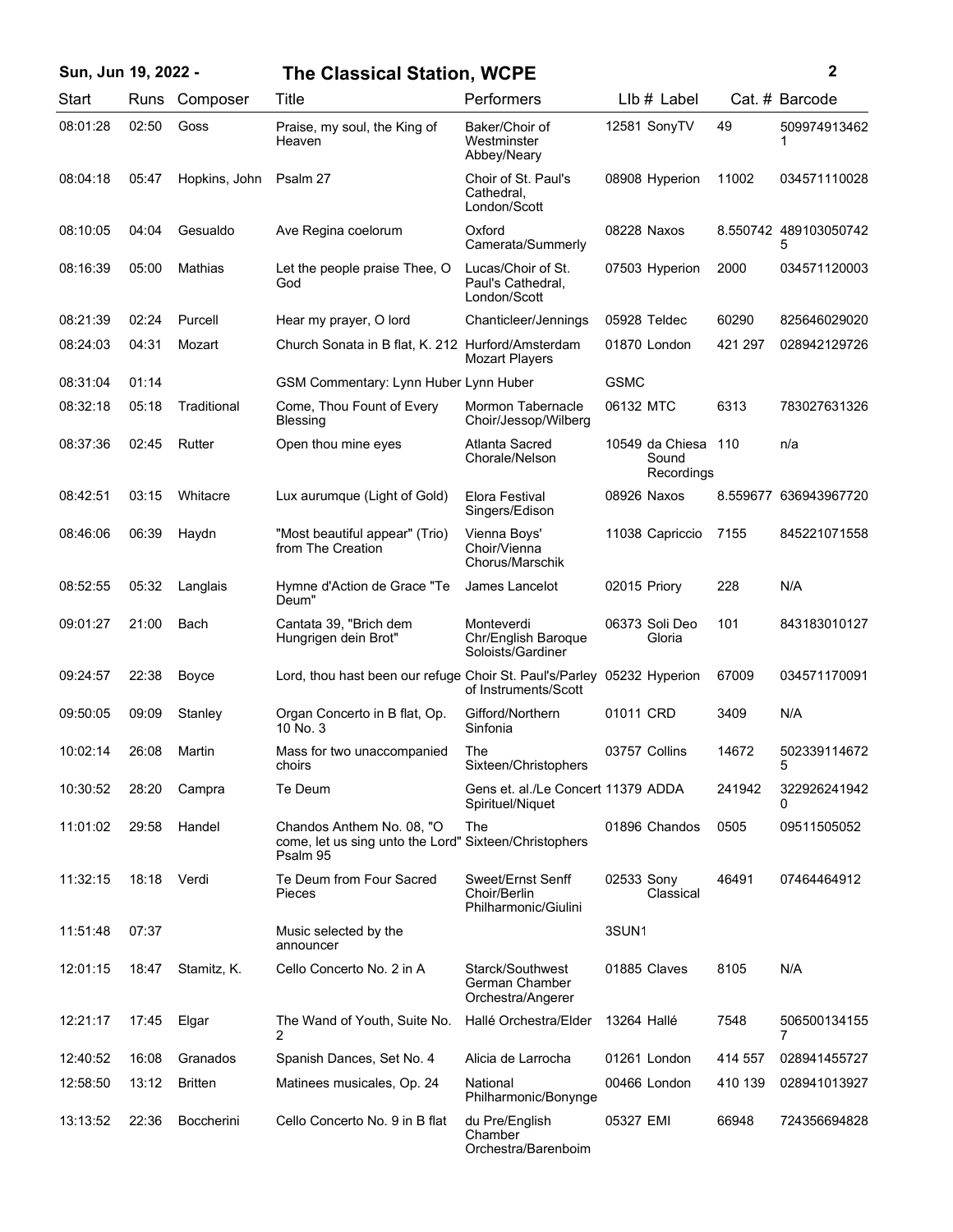## **Sun, Jun 19, 2022 - 3 The Classical Station, WCPE**

| ٦ |
|---|
|   |
|   |
| I |

| Start    | Runs  | Composer         | Title                                                                                                     | Performers                                                      | $L$ lb $#$ Label                 |                           | Cat. # Barcode        |
|----------|-------|------------------|-----------------------------------------------------------------------------------------------------------|-----------------------------------------------------------------|----------------------------------|---------------------------|-----------------------|
| 13:37:43 | 19:17 | Tchaikovsky      | Romeo & Juliet Fantasy<br>Overture                                                                        | Cleveland<br>Orchestra/Maazel                                   | 10050 Telarc                     | 82002                     | 089408200229          |
| 13:58:50 | 21:49 | Liszt            | Piano Concerto No. 2 in A                                                                                 | Zimmerman/Boston<br>Symphony/Ozawa                              | 01472 DG                         | 423 571                   | 028942357129          |
| 14:22:29 | 26:17 | Price            | The Mississippi River                                                                                     | Vienna Radio<br>Symphony/Jeter                                  | 13990 Naxos                      |                           | 8.559897 636943989722 |
| 14:50:01 | 09:24 |                  | Music selected by the<br>announcer                                                                        |                                                                 | 3SUN <sub>1</sub>                |                           |                       |
| 15:01:15 | 18:40 | <b>Beethoven</b> | Six Bagatelles for Piano, Op.<br>126                                                                      | Vladimir Ashkenazy                                              | 00669 London                     | 411 900                   | 028941190024          |
| 15:21:10 | 17:04 | Goldmark         | Prometheus Bound Overture,<br>Op. 38                                                                      | <b>Budapest</b><br>Philharmonic/Korodi                          | 01981 Hungaroto 12552<br>n       |                           | N/A                   |
| 15:40:04 | 19:23 | Massenet         | <b>Ballet Music from Le Cid</b>                                                                           | City of Birmingham<br>Symphony/Fremaux                          | 01976 EMI                        | 63024                     | 077776302423          |
| 16:01:17 | 13:12 | Ravel            | La Valse                                                                                                  | Vienna<br>Philharmonic/Maazel                                   | 04578 RCA                        | 68600                     | 090266860029          |
| 16:15:44 | 25:01 | Leshnoff         | <b>Guitar Concerto</b>                                                                                    | Vieaux/Nashville<br>Symphony/Guerrero                           | Downk Naxos                      |                           | 8.559809 636943980927 |
| 16:42:35 | 16:53 | Bach             | Violin Concerto No. 2 in E.<br><b>BWV 1042</b>                                                            | Kennedy/Berlin<br>Philharmonic                                  | 05615 EMI<br>Classics            | 57091                     | 724355709127          |
| 17:00:03 | 60:33 |                  | Renaissance Fare                                                                                          | George Douglas                                                  |                                  |                           |                       |
| 18:02:36 | 25:25 | Dvorak           | String Quartet No. 12 in F, Op.<br>96 "American"                                                          | Juilliard String Quartet DL001 Sony                             | Classical                        | n/a                       | n/a                   |
| 18:29:51 | 18:56 | Bach             | Lute Suite in E, BWV 1006a                                                                                | Jason Vieaux                                                    | DL000 Azica                      |                           |                       |
| 18:50:37 | 08:52 | <b>Beethoven</b> | 2nd mvt (Allegretto) from<br>Symphony No. 7 in A, Op. 92                                                  | Rotterdam<br>Philharmonic/Shani                                 | PV137 Warner<br>Classics         | 77683                     | 01902951 190295177683 |
| 19:01:29 | 05:10 |                  | Interview: Rob Kennedy<br>speaks with MArgaret Maria<br>about Where Words Fail -<br>Music Through Healing |                                                                 | <b>Previet</b>                   |                           |                       |
| 19:08:29 | 04:28 | Maria            | <b>Healing Hearts</b>                                                                                     | Maria                                                           | 13971 Margaret<br>Maria<br>Music |                           | 198002105288          |
| 19:14:47 | 05:16 | Paganini         | Capriccio in E flat, Op. 1 No. 23 Alina Ibragimova                                                        |                                                                 | Downk Hyperion                   |                           |                       |
| 19:21:53 | 07:43 | Pierné           | Overture to Ramuntcho                                                                                     | Lille National<br>Orchestra/Ang                                 | Downk Naxos                      |                           | 8.573609 747313360970 |
| 19:31:26 | 13:10 | Matiegka         | Sonata No. 1 in C, Op. 31                                                                                 | David Starobin                                                  | 13999 Bridge                     | 9567                      | 090404956720          |
| 19:46:26 | 12:39 | Stamitz, K.      | Symphony in D minor, Op. 15<br>No. 3                                                                      | Cologne<br>Academy/Willens                                      | Downk CPO                        | 555344                    | 761203534425          |
| 20:01:05 | 45:56 | Sibelius         | Symphony No. 2 in D, Op. 43                                                                               | Oslo<br>Philharmonic/Mäkelä                                     | DL000 Decca<br>Classics          | 4852256                   | 000289485285<br>09    |
| 20:48:51 | 02:21 | Schumann, C.     | Mein Stern                                                                                                | Upchurch/Pieczonka                                              | DL000 Analekta                   | AN <sub>2</sub><br>8880-1 |                       |
| 20:53:02 | 06:23 | <b>Brahms</b>    | Finale (Rondo: Allegro) from<br>Serenade No. 2 in A, Op. 16                                               | <b>Budapest Festival</b><br>Orchestra/Fischer                   | PV140 Channel<br>Classics        | 43821                     | 723385438212          |
| 21:01:15 | 21:58 | Locklair         | Concerto for Harp and<br>Orchestra                                                                        | <b>Bartlett/Slovak Radio</b><br>Symphony/Trevor                 | 08278 Naxos                      |                           | 8.559337 636943933725 |
| 21:24:28 | 25:00 | Glass            | The Hours Suite                                                                                           | Dubeau/La Pieta                                                 | 08805 Analekta                   | 28727                     | 774204872724          |
| 21:50:58 | 08:25 | Waxman           | Suite from Rebecca                                                                                        | Danish National<br>Symphony/Mauceri                             | Downk Toccata<br>Classics        | n/a                       | n/a                   |
| 22:01:13 | 03:06 | Chopin           | Nocturne in F sharp, Op. 15<br>No. 2                                                                      | Benjamin Grosvenor                                              | 10752 Decca                      |                           | 478 3206 028947832065 |
| 22:05:34 | 14:38 | Warren           | Singing Earth                                                                                             | Hampson/Polish Radio 03418 Cambria<br>Symphony<br>Cracow/Ferden |                                  | 1095                      | 2147501095            |